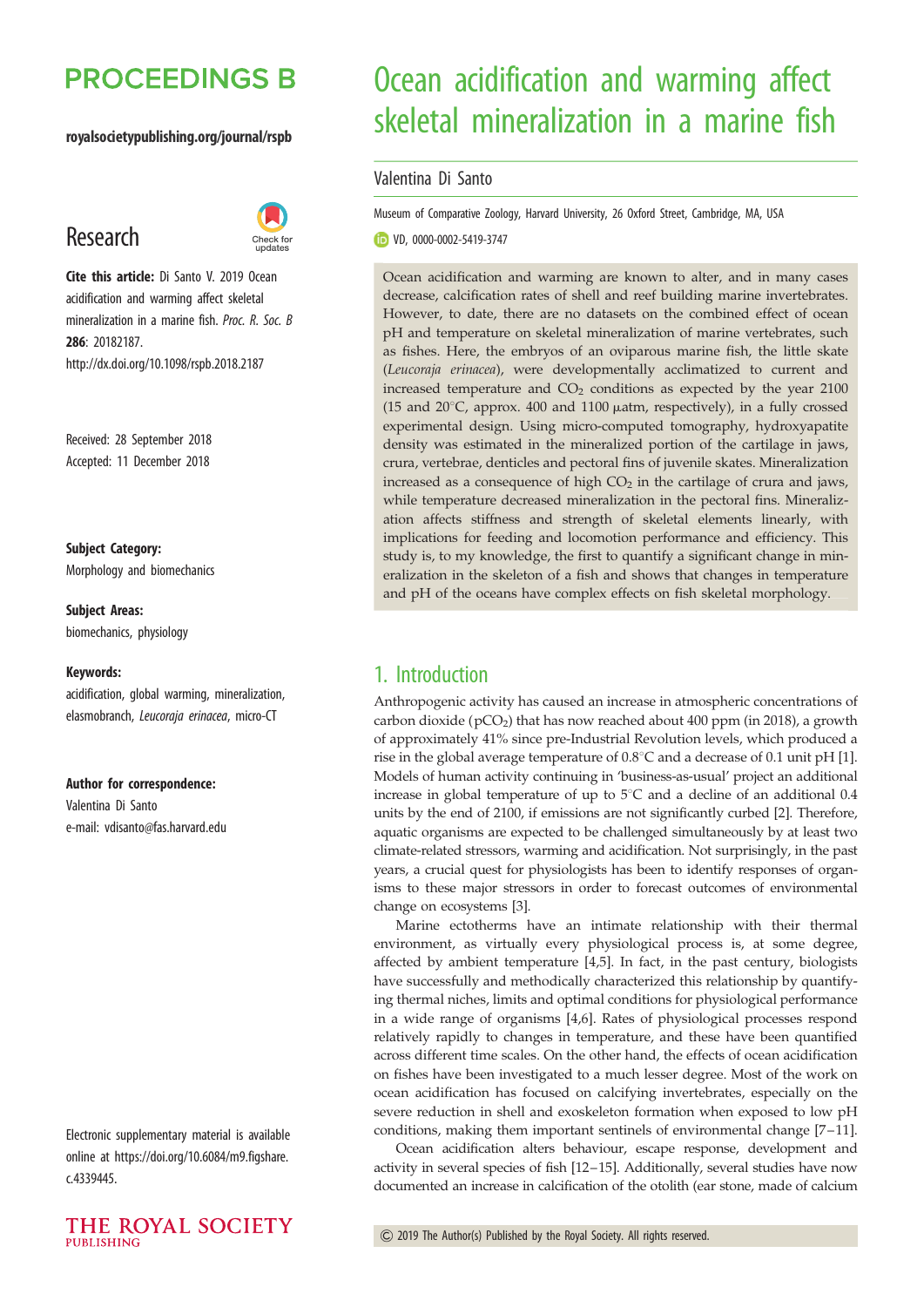carbonate) of different species of fish as a consequence of ocean acidification [[16,](#page-5-0)[17](#page-6-0)]. In a study that exposed larval cobia Rachycentron canadum to simulated conditions expected by year 2300 (approx.  $2100 \mu atm$ ), the otolith density, volume and area increased; however, no effect was found when larvae were exposed to lower  $pCO<sub>2</sub>$  conditions (approx. 800  $\mu$ atm)[\[16](#page-5-0)]. A similar result was found in the clownfish Amphiprion percula, which showed an increase in otolith size and shape at 1721  $\mu$ atm CO<sub>2</sub> but not at 1050  $\mu$ atm pCO<sub>2</sub> [\[18\]](#page-6-0). However, larvae of white sea bass Atractoscion nobilis exhibit larger otoliths when compared with a control [\[17](#page-6-0)]. Although otoliths are crucial for fishes to detect pressure, auditory stimuli and to maintain postural equilibrium [\[15,16](#page-5-0)], no study to date has evaluated the effects of ocean acidification and warming on fish skeleton mineralization (density). Skeletons have an essential function in structure, movement and protection of vertebrates. Although vertebrate skeletons share the same major extracellular components and biological apatite, the skeleton of a group of fishes, the elasmobranchs, differs because it is largely made of a core of unmineralized cartilage covered by a layer of highly mineralized tiles, called tesserae [\[19](#page-6-0)–[21\]](#page-6-0). As the density of calcium phosphate (hydroxyapatite, or HA,  $Ca<sub>5</sub>(PO<sub>4</sub>)<sub>3</sub>(OH)$ ) in the mineralized cartilage is a good predictor of mechanical properties, strength, stiffness and mass of the elasmobranch skeleton [\[22](#page-6-0)–[24](#page-6-0)], it is important to understand if ocean acidification and warming interfere with the mechanisms responsible for accumulating and storing phosphate.

In this study, I tested the hypothesis that ocean acidification and warming would affect mineralization of fish skeleton. As far as is known, this is the first study to quantify the effect of these climate change stressors on mineralization in a phosphate system (vertebrates) rather than a carbonate system (invertebrates). In this study, little skate Leucoraja erinacea were exposed to simulated current and future ocean conditions throughout embryonic development and continued posthatching to determine the effect of ocean acidification and warming on juvenile fish. The little skate was chosen as a model organism because considerable work has been conducted using this species, in order to understand themechanisms underlying the responses of fishes, and in particular elasmobranchs, to climate change stressors and environmental change.

## 2. Material and methods

#### (a) Animals and experimental set-up

Newly laid (less than 1 week-old) little skate L. erinacea embryos (total  $n = 40$ ,  $n = 10$  replicates per treatment, four treatments) were acquired from the Marine Biological Laboratory (Woods Hole, MA, USA), transported in a thermally stable tank and randomly assigned to a treatment group (one embryo per tank, 10 independent tanks per treatment, a total of 40 independent tanks). Skate embryos were maintained at constant conditions for the duration of their entire development (about five to six months) and after hatching (about two weeks post-hatching). Temperature and  $CO<sub>2</sub>$ levels were chosen to simulate present and future warming and ocean acidification scenarios; 15 and  $20^{\circ}$ C, 400 and 1100  $\mu$ atm [[2\]](#page-5-0). Skate embryos were acclimatized to simulated ocean conditions by increasing temperature  $0.5^{\circ}$ C and  $0.05$  pH unit, daily until experimental conditions were achieved [\[25,26\]](#page-6-0).

Embryos and hatchlings were housed in a closed system located inside a temperature-controlled environmental chamber set at  $12^{\circ}$  $12^{\circ}$ C as described previously [12[,27\]](#page-6-0). Briefly, each tank (150 l) was supplied with artificial seawater (Instant Ocean

mixed with deionized water) and independently filtered. The use of Instant Ocean has limitations, as it may cause higher than average alkalinities [\[28,29\]](#page-6-0); however, variation in alkalinities was similar to previous studies on the effect of ocean acidification on skates and invertebrates [[12](#page-5-0),[30](#page-6-0)]. Constant temperature (15  $\pm$  0.05 or 20  $\pm$  0.05°C) was maintained in each tank by a submersible Finnex 300 W titanium heater controlled by a digital Aqua Logic thermostat. Appropriate levels of  $CO<sub>2</sub>$  (which yield pH values of  $8.07 \pm 0.07$  for treatment 1,  $8.05 \pm 0.08$  for treatment 2 or  $7.70 \pm 0.05$  for treatment 3 and  $7.70 \pm 0.06$  for treatment 4; electronic supplementary material, table 1) were chosen to simulate conditions experienced currently and by the year 2100 according to the climatic model RCP 8.5 [\[2](#page-5-0)[,31\]](#page-6-0) and by accounting for the predictions that see the Gulf of Maine-Georges Bank area in the northwest Atlantic warming at a faster rate when compared with the global trends  $[32-34]$  $[32-34]$  $[32-34]$ . To maintain these  $CO<sub>2</sub>$ levels, each tank was independently controlled by an Aqua Medic pH computer (i.e. one pH computer per tank) that triggered the supply of a mixture of air :  $CO<sub>2</sub>$  (water pH 7.7 which resulted in  $pCO<sub>2</sub>$  approx. 1100  $\mu$ atm) or was fitted with a line that supplied ambient air (water pH 8.1 which resulted in  $pCO<sub>2</sub>$  approx.  $400$ matm). Total alkalinity was estimated using titration and reference material provided by Andrew Dickson (Scripps Institute of Oceanography). Water parameters were calculated in CO2SYS [\[35\]](#page-6-0) using suggested constants [\[36](#page-6-0)] (electronic supplementary material, table 1). The 40 experiments were not carried out simultaneously but rather in sets, with varying mixed artificial seawater, and this experimental design contributed to the recorded variability in alkalinity (electronic supplementary material, table 1). Temperature and pH levels were checked twice per day using a Traceable NIST (National Institute of Standards and Technology) calibrated thermometer and a Hach $^{\circledR}$  pH meter (Pocket Pro+ pH Tester). Each pH probe was calibrated weekly using buffers. Water quality analyses (ammonia, nitrites, nitrates, salinity and dissolved oxygen) were performed and 30% water changes were made weekly to ensure excellent water quality (no ammonia and nitrites) and constant salinity (33 ppt). Conditions were maintained during water changes by transferring water that was already pre-heated (to either 15 or  $20^{\circ}$ C from 12 $^{\circ}$ C) and/or after the mixture of air : CO<sub>2</sub> was already introduced (treatment with pH 7.7). Skates were reared on a 14 L:10 D photoperiod and, once hatched, were fed daily a diet of frozen mysis shrimp ad libitum.

# (b) Computed tomography scanning procedures and analyses

Natural mortality is relatively high in juvenile skates [[27\]](#page-6-0) and those individuals that died around two weeks of age during exposure to treatments in the laboratory were massed, measured and successively skeletal parts closely linked to locomotion (wing or pectoral fin, crus, denticle and vertebra) and feeding ( jaw) were dissected out to be analysed ([figure 1](#page-2-0)). All samples were stored in Ringer's solution and frozen until scanning. Skates as well as skeletal parts were photographed and successively digitally measured using IMAGE J [\[37](#page-6-0)]. Three-dimensional skeletal density was quantified using micro-computed tomography (micro-CT) imaging [\(figure 1](#page-2-0)). Skeletal elements were grouped by type across treatments, mounted in extruded polystyrene rigid foam to eliminate shifts during procedure and scanned with a standard for hydroxyapatite (Scanco Medical) in a plastic container. Skeletal parts were not stained. All parts were scanned at 200  $\mu$ A and 40 kV for 900 ms with a rotation angle of  $0.45^{\circ}$  and full 360 $^{\circ}$  rotation (Sky-Scan1173, Micro Photonics, Inc., Allentown, PA, USA). No filter was applied to the camera, and the images were saved as tiff files and produced a voxel size of  $25 \mu m$ . Slices were reconstructed in NRECON (Micro Photonics, Inc.) and then exported into MIMICS (Materialise, Leuven, Belgium) for analysis of density. Density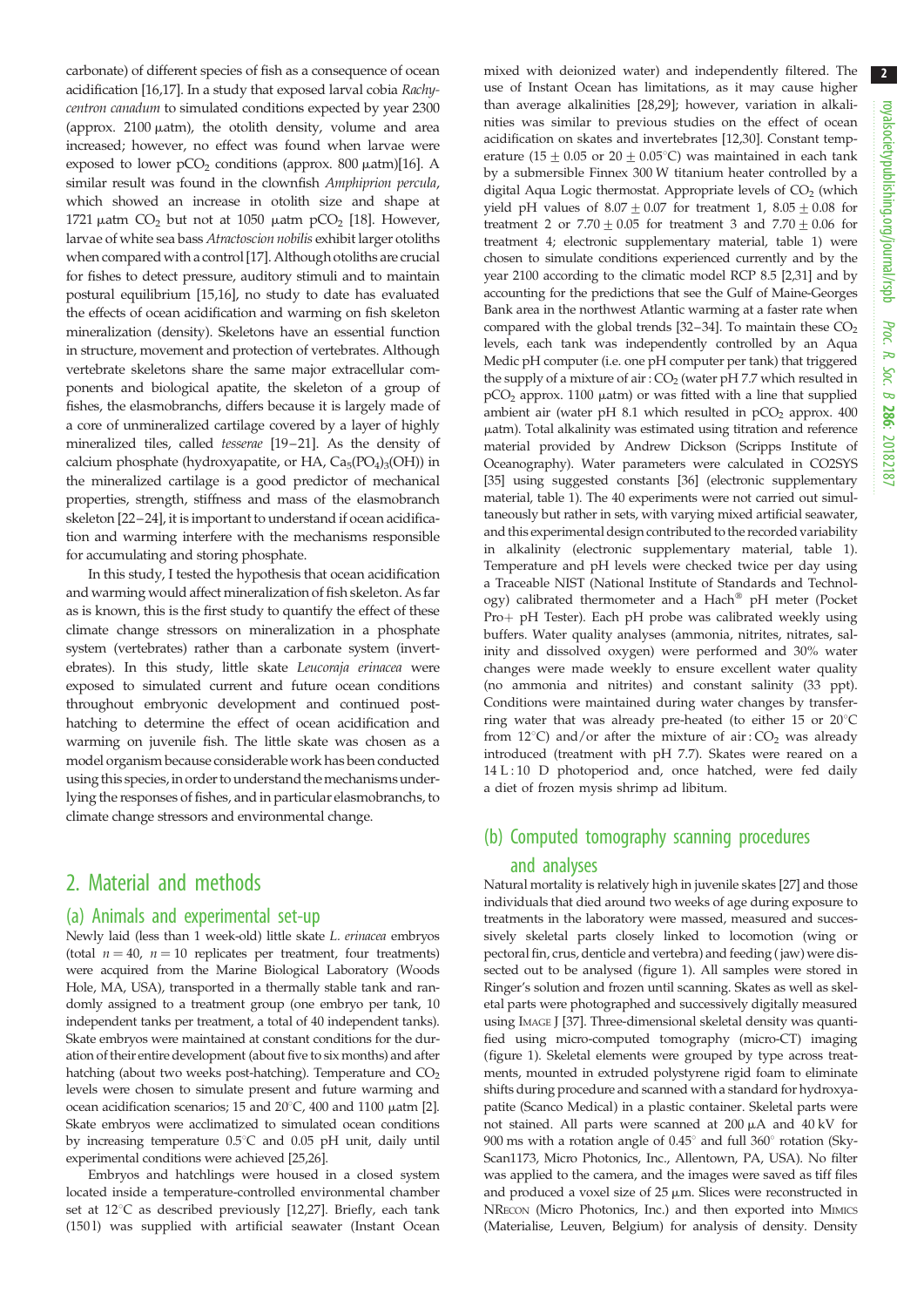<span id="page-2-0"></span>

Figure 1. Little skate L. erinacea (a) skeleton was sampled (b, jaw; c, vertebra; d, wing with denticles; e, crus) to determine cartilage mineralization (as hydroxyapatite density) using micro-CT imaging. From each scan, a three-dimensional model was used to measure and compare mineralization across different treatments. Measurements of skates and each part sampled are indicated (i, disc length; ii, disc width; iii, jaw width; iv, vertebra length; v, wing width; vi, crus length).

data in MIMICS were collected as grey values. Absolute density values (mgHA cm<sup>-3</sup>) were calculated from grey values using a standard curve derived from the measurements of five hydroxyapatite rods of known density (HA standard) scanned with each sample.

Values of HA density of the tesserated cartilage were averaged from 10 measurements for each part for 10 skates per treatment prior to analyses. The assumptions for normality [\[38,39\]](#page-6-0) and hom-ogeneity of variance [\[40\]](#page-6-0) were met ( $p > 0.05$ ), and a two-way analysis of variance (ANOVA) was used to analyse the single and combined effect of  $pCO<sub>2</sub>$  and temperature on HA density. Although, a standard for fluorapatite  $(Ca_5(PO_4)_3F)$  was not available in this study, grey values (as Hounsfield units) were collected on a subsample of teeth ( $n = 10$  teeth per skate, four skates per treatment) to explore a potential effect of ocean acidification and warming using a two-way ANOVA. The effect of  $pCO<sub>2</sub>$  and temperature was also tested on measurements (cm) of the skeletal parts analysed (wing, crus, vertebra and jaws) as well as on mass, body condition, disc length and width (figure 1). Mean values of different treatments were compared with a control (15°C, 400  $\mu$ atm) using a Dunnett's test. If an interaction between factors was found, it was reported following the ANOVA. All analyses were conducted with  $\alpha = 0.05$ . Data were analysed using JMP PRO v. 13 (SAS Institute, Inc.).

### 3. Results

Little skate disc width and body condition were affected by the treatments (two-way ANOVA,  $F_{3,36} = 7.16$ ,  $p < 0.001$ 

and  $F_{3,36} = 5.50$ ,  $p = 0.003$ , respectively). In particular, while disc width increased with temperature ( $p = 0.002$ , with a significant interaction with  $pCO_2$ :  $p = 0.006$ , which resulted in a significant difference between treatments and control only at high temperature and  $pCO<sub>2</sub>$ ; Dunnett's test; [figure 2\)](#page-3-0), body mass was not significantly affected by temperature ( $p = 0.2$ ) or  $pCO<sub>2</sub>$  ( $p = 0.1$ ). This resulted in a significant reduction of body condition with acidification and temperature ( $p = 0.02$ ) and 0.002, respectively). Mean body condition was only significantly different at high temperature and  $pCO<sub>2</sub>$  when compared to control conditions (Dunnett's test; [figure 2\)](#page-3-0). Disc length was not affected by either temperature or  $pCO<sub>2</sub>$ (two-way ANOVA,  $F_{3,36} = 1.38$ ,  $p = 0.2$ ). Simulated ocean acidification and warming did not affect the length of vertebra (two-way ANOVA,  $F_{3,36} = 1.27$ ,  $p = 0.3$ ). The length of the crus was only significantly reduced as a consequence of pCO<sub>2</sub> (two-way ANOVA,  $F_{3,36} = 1.27$ ,  $p = 0.03$ ), with no effect of temperature ( $p = 0.09$ ). The Dunnett's test showed that only the mean value of crus length at high temperature and  $pCO<sub>2</sub>$  was statistically different from that of control conditions ([figure 2](#page-3-0)).

Similarly, jaw width significantly declined with  $pCO<sub>2</sub>$  (twoway ANOVA,  $F_{3,36} = 3.15$ ,  $p = 0.005$ ), but temperature had no significant effect ( $p = 0.9$ ). Warming increased significantly the wing width of skates (two-way ANOVA,  $F_{3,36} = 6.10$ ,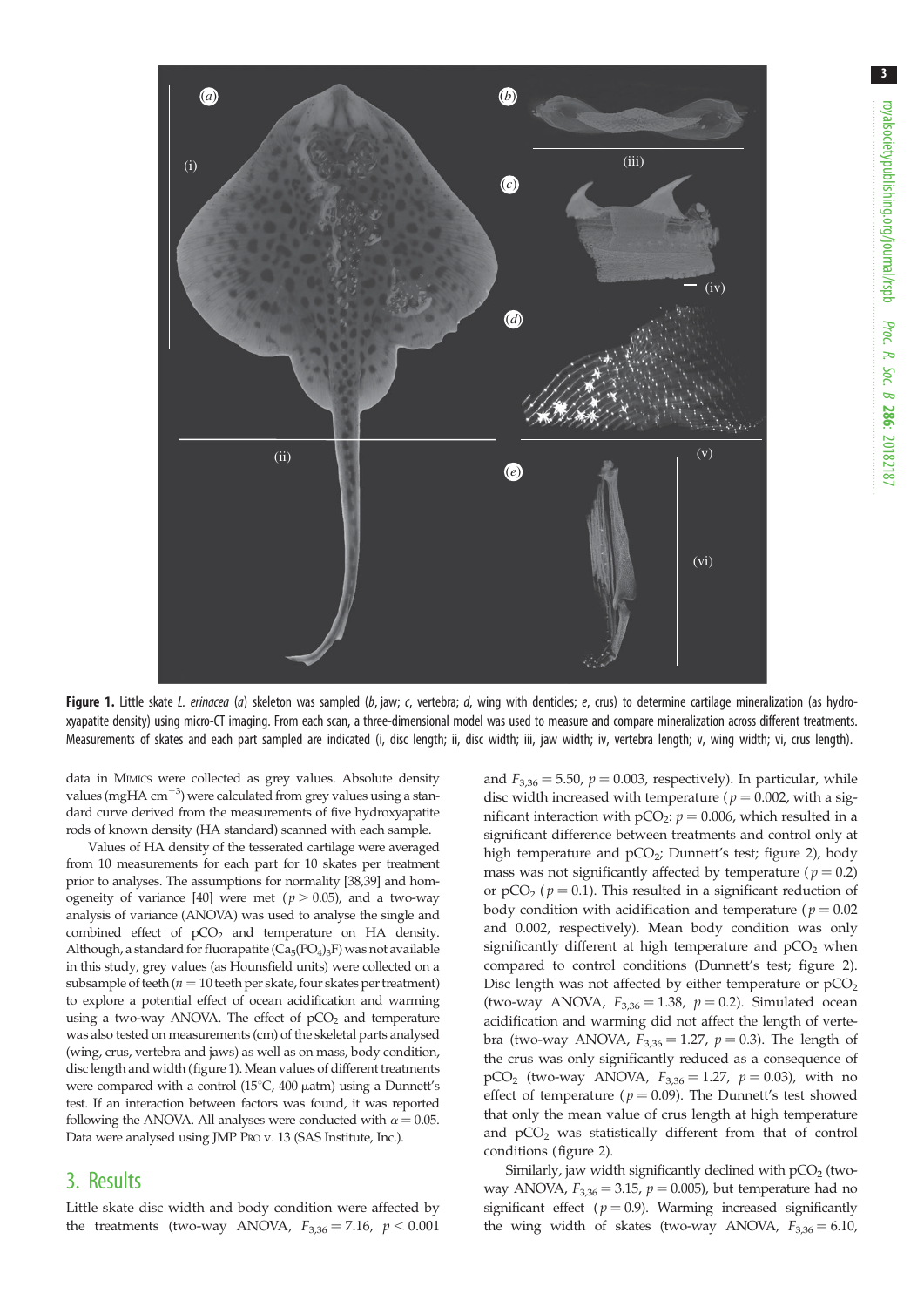<span id="page-3-0"></span>

**Figure 2.** Measurements per each part of little skates (mass (g); dw, disc width (cm); dl, disc length (cm); bc, body condition (g cm $^{-2}$ ); crus (cm); jaw (cm); vert, vertebra (cm); wing (cm)) developed at four different conditions of temperatures and pCO<sub>2</sub> (15, 20 $^{\circ}$ C, 400 and 1100  $\mu$ atm). Asterisks indicate statistically significant differences in means between treatments and control (15°C and 400  $\mu$ atm) using a two-way ANOVA ( $n = 10$ ; factors: temperature and CO<sub>2</sub>) followed by Dunnett's test ( $\alpha = 0.05$ ).

 $p = 0.007$ ). Although pCO<sub>2</sub> did not affect wing width ( $p = 0.1$ ), there was a significant interaction between temperature and  $pCO<sub>2</sub>$  ( $p = 0.009$ ). In fact, the Dunnett's test showed that only the mean value at high temperature and  $pCO<sub>2</sub>$  was statistically different from control conditions (figure 2).

Hydroxyapatite density increased significantly with ocean acidification, while it decreased with temperature in some skeletal parts [\(figure 3\)](#page-4-0). Simulated ocean acidification and warming significantly affected cartilage mineralization of the crus (two-way ANOVA,  $F_{3,36} = 13.64$ ,  $p < 0.001$ ), jaw (two-way ANOVA,  $F_{3,36} = 6.31$ ,  $p = 0.001$ ) and wing (twoway ANOVA,  $F_{3,36} = 7.92$ ,  $p < 0.001$ ). No significant effect of either ocean acidification or warming was detected on the denticle (two-way ANOVA,  $F_{3,36} = 0.81$ ,  $p = 0.5$ ) and the vertebra (two-way ANOVA,  $F_{3,36} = 0.25$ ,  $p = 0.8$ ). The density of HA of the crus significantly increased with acidification ( $p < 0.001$ ) at both temperatures (Dunnett's test; [figure 3\)](#page-4-0), while temperature alone did not exert a significant effect ( $p = 0.2$ ). Similarly, HA density increased with acidification in the jaw ( $p = 0.01$ ), with no significant effect of temperature ( $p = 0.06$ ), but there was a significant interacting effect of temperature and  $pCO<sub>2</sub>$ that reduced mineralization at the highest temperature ( $p =$ 0.006). As a consequence, mean HA was significantly elevated only at  $15^{\circ}$ C and  $1100$   $\mu$ atm when compared with the control (Dunnett's test; [figure 3\)](#page-4-0). Wing mineralization significantly decreased with temperature ( $p < 0.001$ ) at both pCO<sub>2</sub> conditions, with no effect of ocean acidification ( $p = 0.055$ ; Dunnett's test; [figure 3](#page-4-0)). Comparison of grey values on a subset of teeth showed that mineralization was not affected by either temperature ( $p = 0.1$ ) or acidification ( $p = 0.08$ ).

### 4. Discussion

## (a) Ocean acidification and warming alter skeletal mineralization

As far as I know, this is the first study to quantify the effect of ocean acidification and warming on skeleton mineralization of a fish. Overall, simulated ocean acidification increased the density of hydroxyapatite in major components of the skeleton. This result stands in sharp contrast with most previous studies in which the calcium carbonate exoskeleton of marine invertebrates showed a decrease in mineralization with ocean acidification [[7](#page-5-0)–[9](#page-5-0)]. Even though some invertebrate species are able to maintain an elevated pH at their site of calcification to maintain constant rates, this comes at a cost [[10,11](#page-5-0)]. In a review of more than 40 studies on the effect of ocean acidification on molluscs, the emerging pattern is that shell calcification is reduced at low pH levels [[41\]](#page-6-0). When the shell or skeleton of calcifying invertebrates is thinner and therefore is more susceptible to fracture, predation pressure increases for these animals [[41\]](#page-6-0). While in marine invertebrates the reduction in  $CaCO<sub>3</sub>$  as a consequence of low pH is owing to a relatively straightforward chemical reaction (i.e.  $H^+$  precipitates  $Ca^{2+}$  in the skeleton), the possible mechanism underlying the increase in HA in the skeleton of vertebrates needs further clarification. Here, I outline a few plausible mechanisms that could be responsible for the increase in mineralization in the skeleton of elasmobranch fishes.

First,  $CO<sub>2</sub>$  is a poison, known to affect the neurotransmitter responsible for regulation of  $Ca^{2+}$  deposition [\[16](#page-5-0)[,42\]](#page-6-0). For example, otolith growth and calcification has been shown to be regulated neurally [\[43](#page-6-0)]. A study of neuronal control of the calcium supply in the inner ear of cichlid fishes showed a significant precipitation of calcium accumulated at the macular tight junctions [\[44,45](#page-6-0)]. It is, in fact, hypothesized that neuronal activity is responsible for the release of calcium into the endolymph of the otolith by altering the permeability of these junctions [\[43](#page-6-0)]. Moreover, several studies have now shown that otolith growth and calcification increases, presumably as a result of interference with neural activity, in at least a few larval fishes exposed to elevated  $pCO<sub>2</sub>$  [[17,42](#page-6-0)]. Although cartilage tissue is not deeply innervated, there is evidence that nerve fibres are in contact with the outer layer of cartilage in vertebrates [[46\]](#page-6-0). Neuronal activity, therefore, may regulate not only calcium deposition in the otolith of fishes but also cartilage matrix mineralization and growth.

Another likely mechanism responsible for increased mineralization of cartilage with ocean acidification may be linked to the physiological response of fishes when challenged with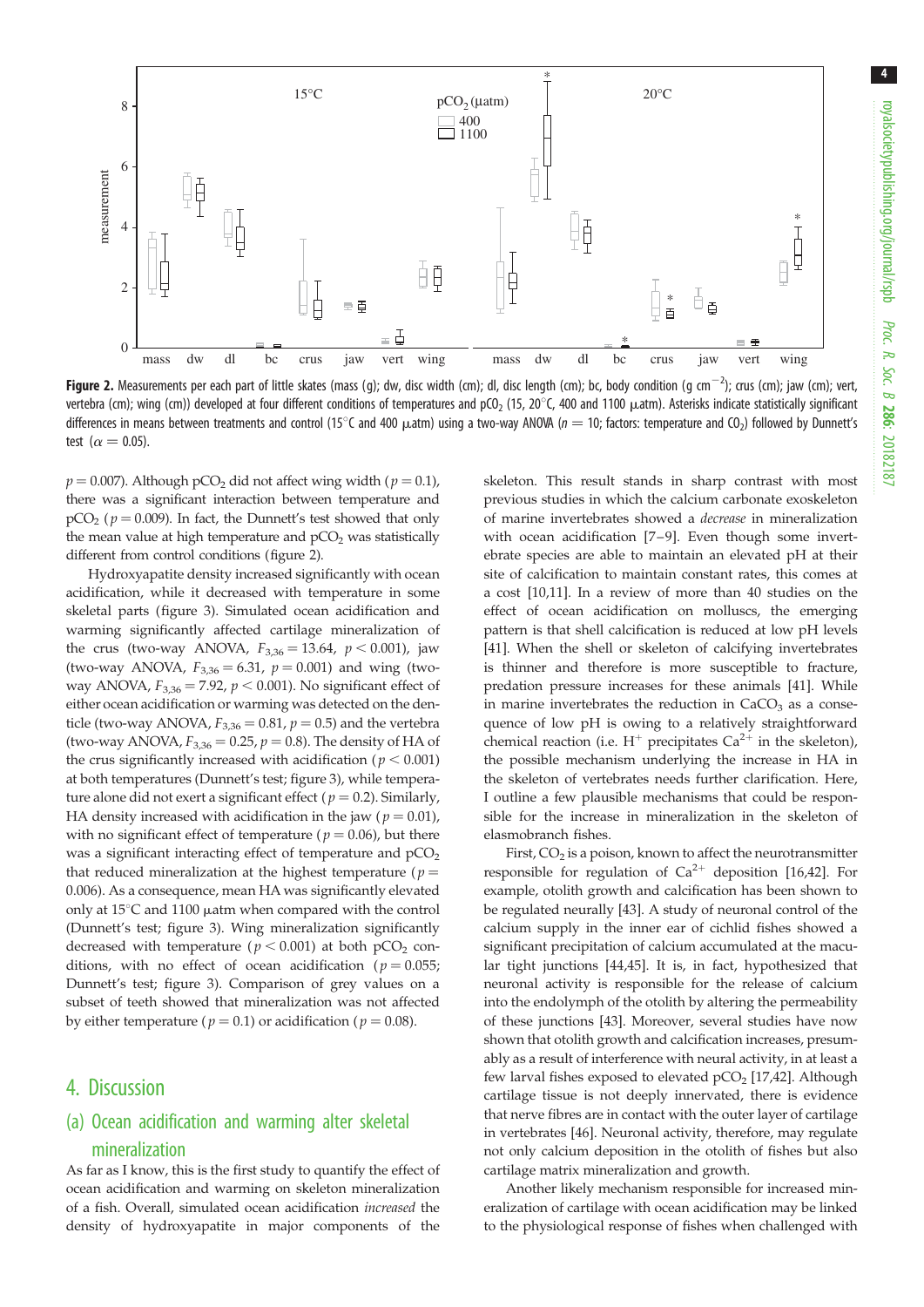<span id="page-4-0"></span>

Figure 3. HA density (mg cm $^{-3}$ ) for each skeletal part sampled at two temperatures (15 and 20°C) and CO<sub>2</sub> conditions (400 and 1100  $\mu$ atm). Asterisks indicate statistically significant differences in means between treatments and control (15°C and 400  $\mu$ atm) using a two-way ANOVA ( $n = 10$ ; factors: temperature and CO<sub>2</sub>) followed by Dunnett's test ( $\alpha = 0.05$ ).

fluid acidosis. Fishes are able to compensate for changes in acid –base status within their extracellular body fluids via bicarbonate and non-bicarbonate buffers [\[47](#page-6-0)]. In fact, fish gills respond fairly rapidly to acidification by increasing phosphate in body fluids [[47](#page-6-0)–[49](#page-6-0)]. In skates, the increase in buffer capacity is proportional to pH decrease in the water, and skates can achieve acidity compensation within 24 h [\[50](#page-6-0)]. Perhaps, this exceptional buffering capacity may have the side effect of accumulating phosphate in blood and tissues and, consequently, in the cartilage. Therefore, CO<sub>2</sub>-induced acidosis may indirectly contribute to increased skeletal HA density, by increasing phosphate concentration in fish blood. Higher HA density in simulated acidified oceans is, at first, an unexpected result when compared with results from studies on calcifying invertebrates, but a plausible consequence of the effective buffering capacity of elasmobranchs challenged by acidification. In fact, external structures such as denticles and teeth are not affected by acidification. A similar result on denticles was also demonstrated in a previous study on benthic sharks [[51\]](#page-6-0), supporting the hypothesis that acidification plays a significant role in physiological processes related to mineralization, rather than a direct effect on the physical structure of the skeleton per se, as instead seen in shell-forming invertebrates [\[41](#page-6-0)].

Interestingly, warming had an opposite effect on skeleton mineralization. At higher temperature, HA density decreased in the skates' skeleton structures that relate to locomotion, i.e. the wings. The regulation of cartilage mineralization in fishes requires a more in-depth analysis to fully understand the underpinning mechanisms involved in the response to warming. However, previous studies on the effect of climate-related stressors showed that skates challenged by warming had reduced aerobic scope and increased stress [[12](#page-5-0),[52](#page-6-0)]. Therefore, a reduced mineralization of the skeleton may be an indirect effect of temperature, which reduced the aerobic scope [[12](#page-5-0)[,27](#page-6-0)] and therefore the energy available for physiological processes, such as perhaps skeletal mineralization. It is indeed interesting that the only measured significant differences in mineralization linked to temperature are, in fact, seen in wings which are the skeletal element most closely associated with growth of the animal. In fact, while both disc and wing width increased at the high temperature and  $pCO<sub>2</sub>$  tested, mass was not significantly affected, thus resulting in a reduction of body condition in conjunction with the reduction in mineralization found in the wing. However, an increase in mineralization was observed in the crura and the jaws regardless of size, suggesting that an increase in mineralization is not necessary correlated with a slower growth. In this study, no obvious malformations of the skeleton, such as scoliosis, kyphosis or neoplasia, were detected, which were instead reported in several previous studies on larval bony fishes [\[53](#page-6-0)–[55\]](#page-6-0). Lastly, there seem to be no obvious functional trade-offs of ocean acidification and warming on skeletal mineralization. In other words, the measured changes in skeletal density appear to be side effects of possible neurological, physiological and ecological stressors on fishes which need to maintain homeostasis during acid–base and thermal challenges.

## (b) Ecological consequences of changes in skeletal density and morphology

Changes in skeletal mineralization have the potential to significantly alter performance and energetics of fishes. In fact, the density of HA in the skeleton directly affects mechanical properties and physiological performance [[56,57\]](#page-6-0). Skates may even gain a mechanical advantage at high  $CO<sub>2</sub>$  during feeding by increasing jaw mineralization by 67%. However, when both temperature and  $CO<sub>2</sub>$  were considered, jaw mineralization did not increase significantly. There is a well-established correlation between skeletal mineralization and resistance to deformation from loads [\[22,23\]](#page-6-0). Higher mineral content in the cartilage leads to increased stiffness and strength of the skeleton, and, in fact, fishes that reach high speeds during locomotion generally possess a stiffer and stronger skeleton that allows them to transfer energy more effectively. However, wing mineralization was lower at the higher temperature tested (figure 3). Previous work on skates suggests that a large portion of costs of locomotion during swimming at high speeds (approx. 2 body lengths  $s^{-1}$ ) is derived by the necessity to stiffen the wing through creation of a transversal arch (or a notch) on its margin [\[16](#page-5-0)[,17\]](#page-6-0). As a consequence, we would expect that metabolic costs of locomotion might increase even further with fins that are less stiff and need active deformation [[58](#page-6-0)–[61\]](#page-7-0).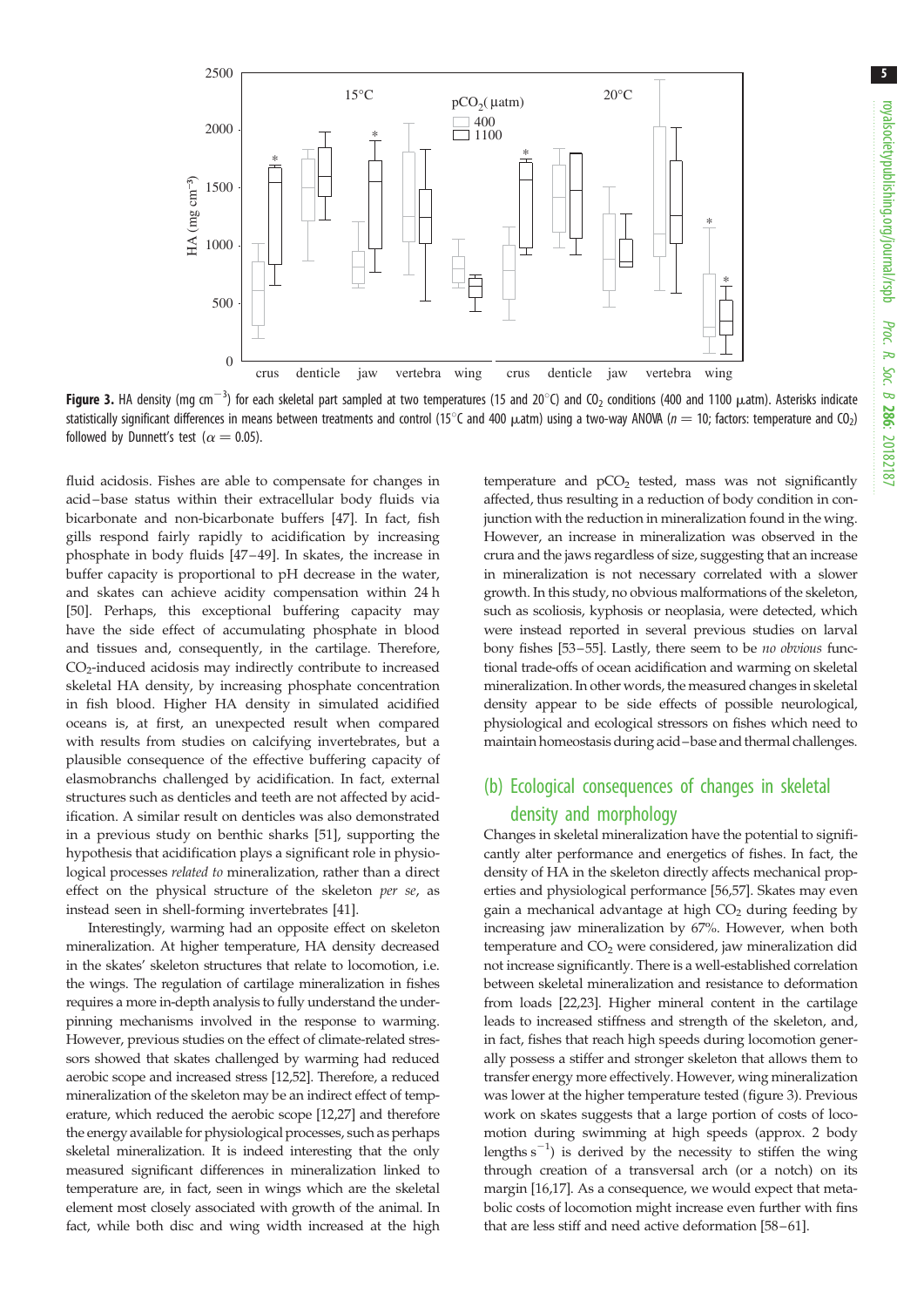<span id="page-5-0"></span>On the other hand, at low speeds, skates prefer to walk on the substratum using modified fins, the crura [[62,63\]](#page-7-0). Macesic & Summers [\[64](#page-7-0)] found that the stiffness of the cartilage in the crura was a good predictor of the ability of batoids to walk. In fact, skates with denser crura were also most likely to exhibit this behaviour [[64,65](#page-7-0)]. In the present study, HA density in the crura was higher under simulated ocean acidification at both temperatures; therefore, skates may increase the frequency of walking under low pH scenarios. The advantages acquired during walking, however, need to be weighed with the consequences of a denser, and hence heavier, skeleton. As the tesserated cartilage becomes more mineralized, buoyancy decreases, thereby reducing locomotor efficiency [\[66](#page-7-0)]. Ecological studies have reported that batoid fishes with denser skeletons tend to remain on the bottom of the ocean and are much less active than those with a lower cartilage mineral content [\[64,65](#page-7-0),[67\]](#page-7-0). The sluggish behaviour of benthic elasmobranchs may then be a consequence of the high metabolic costs of swimming incurred with a less buoyant and denser skeleton. Elasmobranchs, in fact, lack a gas bladder, and they need to actively push water downwards to create hydrodynamic lift [[68](#page-7-0)–[71\]](#page-7-0). Interestingly, an increase in metabolic costs during escape responses has already been reported for elasmobranchs under ocean acidification [12], and the present study provides an additional mechanism to explain increased costs of locomotion under simulated future ocean conditions.

Benthic fish species are expected to move to deeper waters to find thermal refugia [[72,73](#page-7-0)]. These deeper cooler waters are characterized by generally higher  $CO<sub>2</sub>$  concentrations [9[,74,75\]](#page-7-0) and may therefore exacerbate the effect of climate change (through lower pH) on skeleton mineralization. The most intriguing aspect of the results from this study is that ocean acidification and warming have unanticipated consequences on morphology and, consequently, ecology of marine fishes. We now know that ocean acidification and warming are not only affecting the skeleton of carbonate systems, such as shell-producing invertebrates, but also of phosphate systems, and in particular fishes. Collectively, ecophysiological and morphological studies on the effect of climate change on fishes have demonstrated that many marine species are unlikely to fare well in the near future, especially when they need to cope with a combination of stressors such as warming, acidification, hypoxia, pollution, habitat destruction, and overfishing, which can all reduce physiological performance and resilience under future scenarios.

Ethics. Skates were maintained under the approved Institutional Animal Care and Use protocol no. 11-041 at Boston University, and the micro-CT scans on naturally deceased skates were performed at the Museum of Comparative Zoology, Harvard University.

Data accessibility. The dataset supporting this article has been uploaded as part of the electronic supplementary material. Skate samples used in this project have been deposited in the Museum of Comparative Zoology at Harvard University (MCZ catalogue no. 173199, 173200, 173201 and 173202).

Authors' contributions. V.D.S. conceived, planned, executed the experiments, analysed the data, made the figures and wrote the manuscript. Competing interests. The author declares no conflict of interest.

Funding. This research was supported by the Steven Berkeley Marine Conservation Fellowship (to V.D.S.), the Museum of Comparative Zoology at Harvard University and the Office of Naval Research Multi-University Research Initiative Grant N000141410533 monitored by Dr Bob Brizzolara (to George Lauder).

Acknowledgements. I thank George Lauder for critical logistic and conceptual support, Dylan Wainwright and Andy Williston for guidance during acquisition of the CT scans, and Elise Morgan for providing the hydroxyapatite standards used in this study. Two anonymous reviewers provided insightful comments on a previous version of this manuscript. I thank Mason Dean for interesting conversations on elasmobranch cartilage.

## **References**

- 1. Raven J, Caldeira K, Elderfield H, Hoegh-Guldberg O, Liss P, Riebesell U, Shepherd J, Turley C, Watson A. 2005 Ocean acidification due to increasing atmospheric carbon dioxide. London, UK: The Royal Society.
- 2. Intergovernmental Panel on Climate Change. 2015 Climate change 2014: mitigation of climate change. New York, NY: Cambridge University Press.
- 3. Somero G. 2010 The physiology of climate change: how potentials for acclimatization and genetic adaptation will determine 'winners' and 'losers'. J. Exp. Biol. 213, 912–920. [\(doi:10.1242/jeb.037473](http://dx.doi.org/10.1242/jeb.037473))
- 4. Fry FJ. 1967 Responses of vertebrate poikilotherms to temperature. Thermobiol. Acad. Press N. Y. 375– 409.
- 5. Di Santo V, Bennett WA. 2011 Is post-feeding thermotaxis advantageous in elasmobranch fishes? J. Fish Biol. 78, 195– 207. [\(doi:10.1111/j.1095-](http://dx.doi.org/10.1111/j.1095-8649.2010.02853.x) [8649.2010.02853.x](http://dx.doi.org/10.1111/j.1095-8649.2010.02853.x))
- 6. Angilletta MJ. 2009 Thermal adaptation: a theoretical and empirical synthesis. Oxford, UK: Oxford University Press.
- 7. Bednaršek N, Tarling GA, Bakker DC, Fielding S, Feely RA. 2014 Dissolution dominating calcification process in polar pteropods close to the point of

aragonite undersaturation. PLoS ONE 9, e109183. [\(doi:10.1371/journal.pone.0109183\)](http://dx.doi.org/10.1371/journal.pone.0109183)

- 8. Chatzinikolaou E, Grigoriou P, Keklikoglou K, Faulwetter S, Papageorgiou N. 2016 The combined effects of reduced pH and elevated temperature on the shell density of two gastropod species measured using micro-CT imaging. ICES J. Mar. Sci. 74, 1135 – 1149.
- 9. Feely RA, Sabine CL, Lee K, Berelson W, Kleypas J, Fabry VJ, Millero FJ. 2004 Impact of anthropogenic  $CO<sub>2</sub>$  on the CaCO<sub>3</sub> system in the oceans. Science 305, 362 – 366. [\(doi:10.1126/science.1097329](http://dx.doi.org/10.1126/science.1097329))
- 10. Ries JB, Cohen AL, McCorkle DC. 2009 Marine calcifiers exhibit mixed responses to  $CO<sub>2</sub>$ -induced ocean acidification. Geology 37, 1131-1134. [\(doi:10.1130/G30210A.1](http://dx.doi.org/10.1130/G30210A.1))
- 11. Seibel BA, Maas AE, Dierssen HM. 2012 Energetic plasticity underlies a variable response to ocean acidification in the pteropod, Limacina helicina antarctica. PLoS ONE 7, e30464. [\(doi:10.1371/](http://dx.doi.org/10.1371/journal.pone.0030464) [journal.pone.0030464\)](http://dx.doi.org/10.1371/journal.pone.0030464)
- 12. Di Santo V. 2016 Intraspecific variation in physiological performance of a benthic

elasmobranch challenged by ocean acidification and warming. J. Exp. Biol. 219, 1725 – 1733. ([doi:10.](http://dx.doi.org/10.1242/jeb.139204) [1242/jeb.139204](http://dx.doi.org/10.1242/jeb.139204))

- 13. Ishimatsu A, Hayashi M, Kikkawa T. 2008 Fishes in high- $CO<sub>2</sub>$ , acidified oceans. Mar. Ecol. Prog. Ser. 373, 295– 302. [\(doi:10.3354/meps07823](http://dx.doi.org/10.3354/meps07823))
- 14. Munday PL, Dixson DL, Donelson JM, Jones GP, Pratchett MS, Devitsina GV, Døving KB. 2009 Ocean acidification impairs olfactory discrimination and homing ability of a marine fish. Proc. Natl Acad. Sci. USA 106, 1848– 1852. ([doi:10.1073/pnas.](http://dx.doi.org/10.1073/pnas.0809996106) [0809996106](http://dx.doi.org/10.1073/pnas.0809996106))
- 15. Simpson SD, Munday PL, Wittenrich ML, Manassa R, Dixson DL, Gagliano M, Yan HY. 2011 Ocean acidification erodes crucial auditory behaviour in a marine fish. Biol. Lett. 7, 917. [\(doi:10.1098/rsbl.](http://dx.doi.org/10.1098/rsbl.2011.0293) [2011.0293](http://dx.doi.org/10.1098/rsbl.2011.0293))
- 16. Bignami S, Enochs IC, Manzello DP, Sponaugle S, Cowen RK. 2013 Ocean acidification alters the otoliths of a pantropical fish species with implications for sensory function. Proc. Natl Acad. Sci. USA 110, 7366-7370. [\(doi:10.1073/pnas.](http://dx.doi.org/10.1073/pnas.1301365110) [1301365110](http://dx.doi.org/10.1073/pnas.1301365110))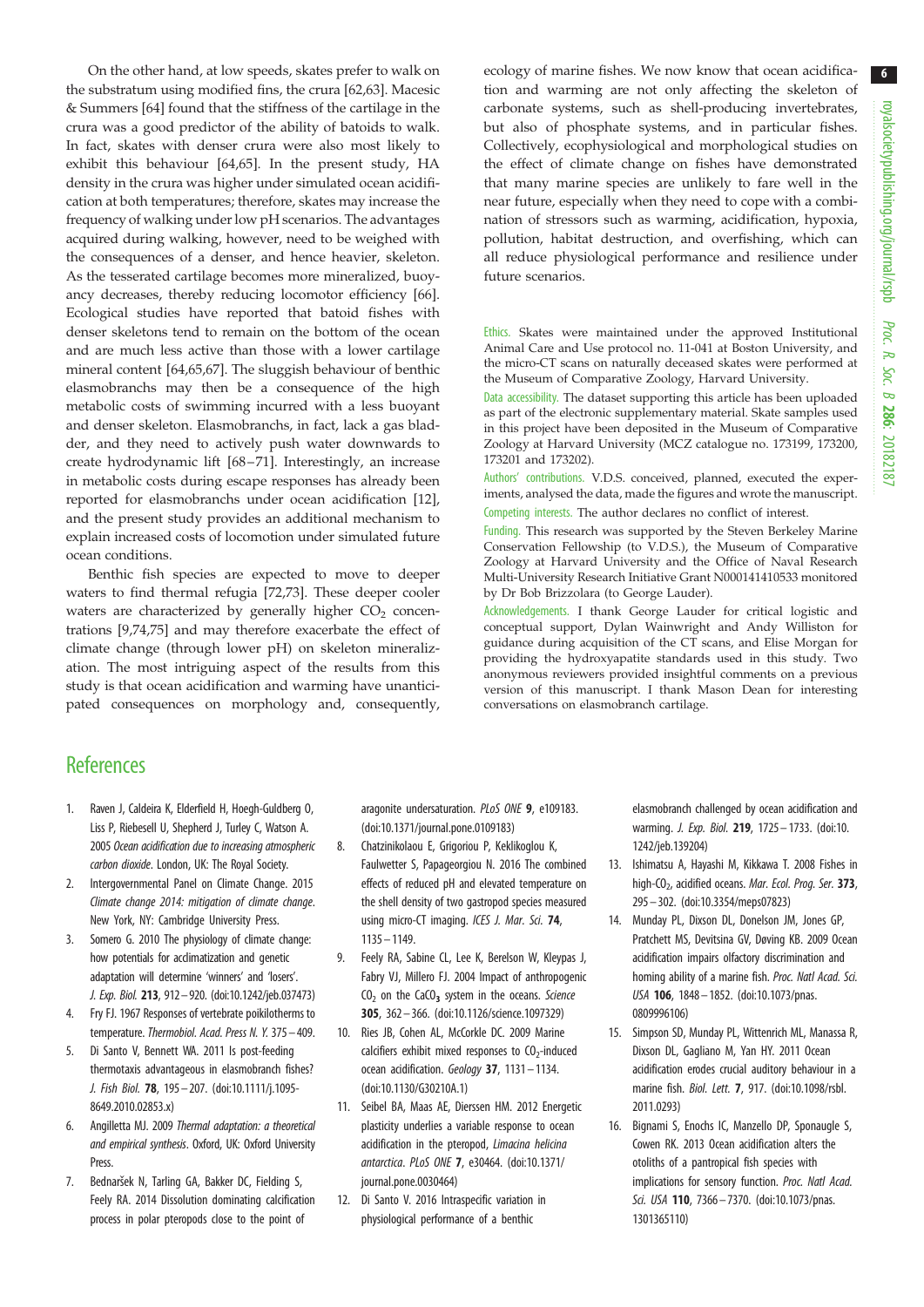- <span id="page-6-0"></span>17. Checkley DM, Dickson AG, Takahashi M, Radich JA, Eisenkolb N, Asch R. 2009 Elevated  $CO<sub>2</sub>$  enhances otolith growth in young fish. Science 324, 1683. [\(doi:10.1126/science.1169806\)](http://dx.doi.org/10.1126/science.1169806)
- 18. Munday PL, Hernaman V, Dixson DL, Thorrold SR. 2011 Effect of ocean acidification on otolith development in larvae of a tropical marine fish. Biogeosciences 8, 1631–1641. [\(doi:10.5194/bg-8-1631-2011](http://dx.doi.org/10.5194/bg-8-1631-2011))
- 19. Dean MN, Chiou W-A, Summers AP. 2005 Morphology and ultrastructure of prismatic calcified cartilage. Microsc. Microanal. 11, 1196.
- 20. Dean MN, Mull CG, Gorb SN, Summers AP. 2009 Ontogeny of the tessellated skeleton: insight from the skeletal growth of the round stingray Urobatis halleri. J. Anat. 215, 227 - 239. [\(doi:10.1111/j.1469-](http://dx.doi.org/10.1111/j.1469-7580.2009.01116.x) [7580.2009.01116.x](http://dx.doi.org/10.1111/j.1469-7580.2009.01116.x))
- 21. Dean MN, Summers AP. 2006 Mineralized cartilage in the skeleton of chondrichthyan fishes. Zoology 109, 164– 168. [\(doi:10.1016/j.zool.2006.03.002](http://dx.doi.org/10.1016/j.zool.2006.03.002))
- 22. Balaban JP, Summers AP, Wilga CA. 2015 Mechanical properties of the hyomandibula in four shark species. J. Exp. Zool. Part Ecol. Genet. Physiol. 323, 1– 9. [\(doi:10.1002/jez.1888](http://dx.doi.org/10.1002/jez.1888))
- 23. Porter ME, Koob TJ, Summers AP. 2007 The contribution of mineral to the material properties of vertebral cartilage from the smooth-hound shark Mustelus californicus. J. Exp. Biol. 210, 3319– 3327. [\(doi:10.1242/jeb.006189](http://dx.doi.org/10.1242/jeb.006189))
- 24. Wilga CAD, Diniz SE, Steele PR, Sudario-Cook J, Dumont ER, Ferry LA. 2016 Ontogeny of feeding mechanics in smoothhound sharks: morphology and cartilage stiffness. Integr. Comp. Biol. 56, 442– 448. [\(doi:10.1093/icb/icw078](http://dx.doi.org/10.1093/icb/icw078))
- 25. Fangue NA, Bennett WA. 2003 Thermal tolerance responses of laboratory-acclimated and seasonally acclimatized Atlantic stingray, Dasyatis sabina. Copeia 2003, 315– 325. ([doi:10.1643/0045-](http://dx.doi.org/10.1643/0045-8511(2003)003[0315:TTROLA]2.0.CO;2) [8511\(2003\)003\[0315:TTROLA\]2.0.CO;2](http://dx.doi.org/10.1643/0045-8511(2003)003[0315:TTROLA]2.0.CO;2))
- 26. Di Santo V, Jordan HL, Cooper B, Currie RJ, Beitinger TL, Bennett WA. 2018 Thermal tolerance of the invasive red-bellied pacu and the risk of establishment in the United States. J. Therm. Biol. 74, 110– 115. ([doi:10.1016/j.jtherbio.2018.03.015](http://dx.doi.org/10.1016/j.jtherbio.2018.03.015))
- 27. Di Santo V. 2015 Ocean acidification exacerbates the impacts of global warming on embryonic little skate, Leucoraja erinacea (Mitchill). J. Exp. Mar. Biol. Ecol. 463, 72–78. ([doi:10.1016/j.jembe.2014.11.006](http://dx.doi.org/10.1016/j.jembe.2014.11.006))
- 28. Ingersoll CG, Dwyer F, Burch S, Nelson M, Buckler D, Hunn J. 1992 The use of freshwater and saltwater animals to distinguish between the toxic effects of salinity and contaminants in irrigation drain water. Environ. Toxicol. Chem. Int. J. 11, 503– 511. ([doi:10.](http://dx.doi.org/10.1002/etc.5620110408) [1002/etc.5620110408\)](http://dx.doi.org/10.1002/etc.5620110408)
- 29. Havach SM, Chandler GT, Wilson-Finelli A, Shaw TJ. 2001 Experimental determination of trace element partition coefficients in cultured benthic foraminifera. Geochim. Cosmochim. Acta 65, 1277 – 1283. [\(doi:10.1016/S0016-7037\(00\)00563-9](http://dx.doi.org/10.1016/S0016-7037(00)00563-9))
- 30. McDonald MR, McClintock JB, Amsler CD, Rittschof D, Angus RA, Orihuela B, Lutostanski K. 2009 Effects of ocean acidification over the life history of the barnacle Amphibalanus amphitrite. Mar. Ecol. Prog. Ser. 385, 179-187. [\(doi:10.3354/meps08099\)](http://dx.doi.org/10.3354/meps08099)
- 31. Riebesell U, Fabry VJ, Hansson L, Gattuso J-P. 2011 Guide to best practices for ocean acidification research and data reporting. Luxembourg: Office for Official Publications of the European Communities.
- 32. Pershing AJ et al. 2015 Slow adaptation in the face of rapid warming leads to collapse of the Gulf of Maine cod fishery. Science 350, 809– 812. [\(doi:10.](http://dx.doi.org/10.1126/science.aac9819) [1126/science.aac9819](http://dx.doi.org/10.1126/science.aac9819))
- 33. Belkin IM. 2009 Rapid warming of large marine ecosystems. Prog. Oceanogr. 81, 207-213. [\(doi:10.](http://dx.doi.org/10.1016/j.pocean.2009.04.011) [1016/j.pocean.2009.04.011](http://dx.doi.org/10.1016/j.pocean.2009.04.011))
- 34. Saba VS et al. 2016 Enhanced warming of the Northwest Atlantic Ocean under climate change. J. Geophys. Res. Oceans 121, 118– 132. ([doi:10.](http://dx.doi.org/10.1002/2015JC011346) [1002/2015JC011346](http://dx.doi.org/10.1002/2015JC011346))
- 35. Pierrot D, Lewis E, Wallace D. 2006 MS Excel program developed for  $CO<sub>2</sub>$  system calculations. ORNLCDIAC-105a. Oak Ridge, TN: Carbon Dioxide Inf. Anal. Cent. Oak Ridge Natl. Lab. U.S. Dep. Energy Oak Ridge Tenn.
- 36. Dickson A, Millero F. 1987 A comparison of the equilibrium constants for the dissociation of carbonic acid in seawater media. Deep Sea Res. Part Oceanogr. Res. Pap. 34, 1733– 1743. [\(doi:10.1016/](http://dx.doi.org/10.1016/0198-0149(87)90021-5) [0198-0149\(87\)90021-5](http://dx.doi.org/10.1016/0198-0149(87)90021-5))
- 37. Schneider CA, Rasband WS, Eliceiri KW. 2012 NIH Image to ImageJ: 25 years of image analysis. Nat. Methods 9, 671. [\(doi:10.1038/nmeth.2089](http://dx.doi.org/10.1038/nmeth.2089))
- 38. Anderson TW, Darling DA. 1954 A test of goodness of fit. J. Am. Stat. Assoc. 49, 765– 769. [\(doi:10.](http://dx.doi.org/10.1080/01621459.1954.10501232) [1080/01621459.1954.10501232\)](http://dx.doi.org/10.1080/01621459.1954.10501232)
- 39. D'Agostino R, Pearson ES. 1973 Tests for departure from normality. Empirical results for the distributions of  $b^2$  and  $\sqrt{b^1}$ . Biometrika 60,  $613 - 622$
- 40. Brown MB, Forsythe AB. 1974 Robust tests for the equality of variances. J. Am. Stat. Assoc. 69, 364 – 367. [\(doi:10.1080/01621459.1974.10482955\)](http://dx.doi.org/10.1080/01621459.1974.10482955)
- 41. Gazeau F, Parker LM, Comeau S, Gattuso J-P, O'Connor WA, Martin S, Pörtner H-O, Ross PM. 2013 Impacts of ocean acidification on marine shelled molluscs. Mar. Biol. 160, 2207– 2245. [\(doi:10.1007/](http://dx.doi.org/10.1007/s00227-013-2219-3) [s00227-013-2219-3\)](http://dx.doi.org/10.1007/s00227-013-2219-3)
- 42. Bignami S, Sponaugle S, Cowen RK. 2013 Response to ocean acidification in larvae of a large tropical marine fish, Rachycentron canadum. Glob. Change Biol. 19, 996 – 1006. ([doi:10.1111/gcb.12133\)](http://dx.doi.org/10.1111/gcb.12133)
- 43. Anken RH. 2006 On the role of the central nervous system in regulating the mineralisation of inner-ear otoliths of fish. Protoplasma 229, 205 – 208. [\(doi:10.1007/s00709-006-0219-6](http://dx.doi.org/10.1007/s00709-006-0219-6))
- 44. Beier M, Anken R, Rahmann H. 2004 Calcium-tracers disclose the site of biomineralization in inner ear otoliths of fish. Adv. Space Res. 33, 1401 – 1405. [\(doi:10.1016/j.asr.2003.09.044](http://dx.doi.org/10.1016/j.asr.2003.09.044))
- 45. Ibsch M, Anken R, Beier M, Rahmann H. 2004 Endolymphatic calcium supply for fish otolith growth takes place via the proximal portion of the otocyst. Cell Tissue Res. 317, 333 – 336. ([doi:10.](http://dx.doi.org/10.1007/s00441-004-0930-6) [1007/s00441-004-0930-6\)](http://dx.doi.org/10.1007/s00441-004-0930-6)
- 46. Grässel S. 2014 The role of peripheral nerve fibers and their neurotransmitters in cartilage and bone physiology and pathophysiology. Arthritis Res. Ther. 16, 485. [\(doi:10.1186/s13075-014-0485-1](http://dx.doi.org/10.1186/s13075-014-0485-1))
- 47. Evans DH, Piermarini PM, Choe KP. 2005 The multifunctional fish gill: dominant site of gas exchange, osmoregulation, acid-base regulation, and excretion of nitrogenous waste. Physiol. Rev. 85, 97 – 177. [\(doi:10.1152/physrev.00050.2003](http://dx.doi.org/10.1152/physrev.00050.2003))
- 48. Gilmour KM, Shah B, Szebedinszky C. 2002 An investigation of carbonic anhydrase activity in the gills and blood plasma of brown bullhead (Ameiurus nebulosus), longnose skate (Raja rhina), and spotted ratfish (Hydrolagus colliei). J. Comp. Physiol. B 172, 77 – 86. [\(doi:10.1007/](http://dx.doi.org/10.1007/s003600100229) [s003600100229\)](http://dx.doi.org/10.1007/s003600100229)
- 49. Wright PA, Wood CM. 2015 Regulation of ions, acid –base, and nitrogenous wastes in elasmobranchs. In Fish physiology (eds RE Shadwick, AP Farrell, CJ Brauner), pp. 279– 345. Cambridge, MA: Academic Press.
- 50. Graham MS, Turner JD, Wood CM. 1990 Control of ventilation in the hypercapnic skate Raja ocellata: I. Blood and extradural fluid. Respir. Physiol. 80, 259– 277. [\(doi:10.1016/0034-5687\(90\)90088-G\)](http://dx.doi.org/10.1016/0034-5687(90)90088-G)
- 51. Green L, Jutfelt F. 2014 Elevated carbon dioxide alters the plasma composition and behaviour of a shark. Biol. Lett. 10, 20140538. ([doi:10.1098/rsbl.](http://dx.doi.org/10.1098/rsbl.2014.0538) [2014.0538](http://dx.doi.org/10.1098/rsbl.2014.0538))
- 52. Di Santo V, Tran AH, Svendsen JC. 2016 Progressive hypoxia decouples activity and aerobic performance of skate embryos. Conserv. Physiol. 4, cov067. ([doi:10.1093/conphys/cov067](http://dx.doi.org/10.1093/conphys/cov067))
- 53. Chambers R, Candelmo A, Habeck E, Poach M, Wieczorek D, Cooper K, Greenfield C, Phelan B. 2014 Effects of elevated  $CO<sub>2</sub>$  in the early life stages of summer flounder, Paralichthys dentatus, and potential consequences of ocean acidification. Biogeosciences 11, 1613– 1626. [\(doi:10.5194/bg-](http://dx.doi.org/10.5194/bg-11-1613-2014)[11-1613-2014](http://dx.doi.org/10.5194/bg-11-1613-2014))
- 54. Baumann H, Talmage SC, Gobler CJ. 2012 Reduced early life growth and survival in a fish in direct response to increased carbon dioxide. Nat. Clim. Change 2, 38.
- 55. Hurst TP, Fernandez ER, Mathis JT, Miller JA, Stinson CM, Ahgeak EF. 2012 Resiliency of juvenile walleye pollock to projected levels of ocean acidification. Aquat. Biol. 17, 247– 259. ([doi:10.3354/ab00483\)](http://dx.doi.org/10.3354/ab00483)
- 56. Porter ME, Long JH. 2010 Vertebrae in compression: mechanical behavior of arches and centra in the gray smooth-hound shark (Mustelus californicus). J. Morphol. 271, 366– 375.
- 57. Serrat MA. 2014 Environmental temperature impact on bone and cartilage growth. Compr. Physiol. 4, 621– 655. [\(doi:10.1002/cphy.c130023\)](http://dx.doi.org/10.1002/cphy.c130023)
- 58. Di Santo V, Blevins EL, Lauder GV. 2017 Batoid locomotion: effects of speed on pectoral fin deformation in the little skate, Leucoraja erinacea. J. Exp. Biol. 220, 705– 712. ([doi:10.1242/jeb.](http://dx.doi.org/10.1242/jeb.148767) [148767\)](http://dx.doi.org/10.1242/jeb.148767)
- 59. Schaefer JT, Summers AP. 2005 Batoid wing skeletal structure: novel morphologies, mechanical implications, and phylogenetic patterns. J. Morphol. 264, 298– 313. [\(doi:10.1002/jmor.10331\)](http://dx.doi.org/10.1002/jmor.10331)
- 60. Di Santo V, Kenaley CP. 2016 Skating by: low energetic costs of swimming in a batoid fish. J. Exp. Biol. 219, 1804– 1807. ([doi:10.1242/jeb.136358\)](http://dx.doi.org/10.1242/jeb.136358)